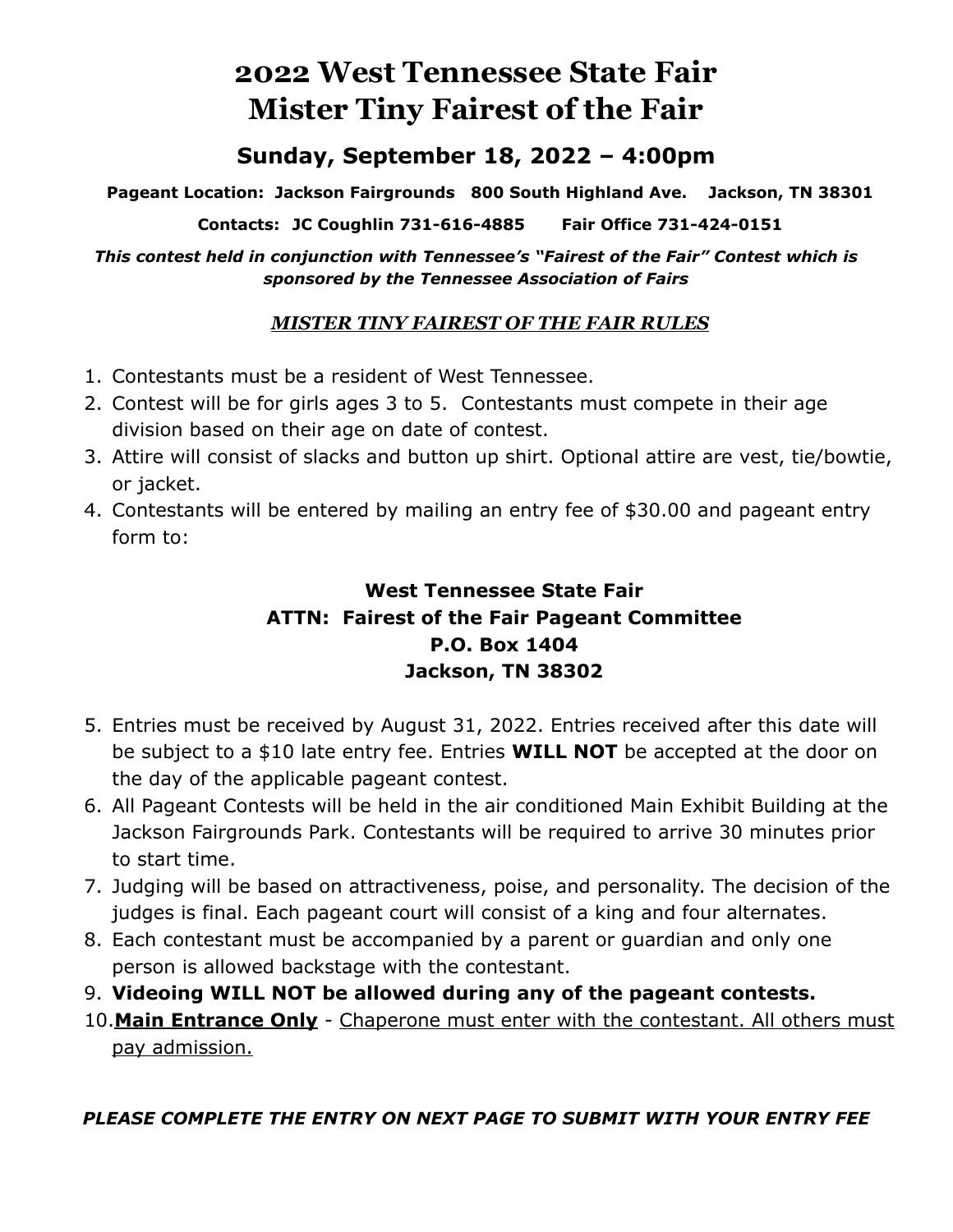| <b>Please Print</b> |  |  |  |  |
|---------------------|--|--|--|--|
|                     |  |  |  |  |
|                     |  |  |  |  |
|                     |  |  |  |  |
|                     |  |  |  |  |
|                     |  |  |  |  |
|                     |  |  |  |  |
|                     |  |  |  |  |
|                     |  |  |  |  |
|                     |  |  |  |  |
|                     |  |  |  |  |
|                     |  |  |  |  |

# **2022 West Tennessee State Fair Mister Tiny Fairest of the Fair Entry Form**

**Return to:** 

#### **West Tennessee State Fair ATTN: Fairest of the Fair Pageant Committee P.O. Box 1404 Jackson, TN 38302**

#### **Entry Fee: \$30.00 (must be received by August 31, 2022 or a late fee of \$10 will be added)**

| <b>Optional Competitions:</b><br>\$7 each |                |
|-------------------------------------------|----------------|
| $\circ$ Most Photogenic                   | ○ Best Dressed |

*\*Bring* one (1) 5x7 color photograph 30 min. prior to pageant start time.

By signing below, I hereby grant the West Tennessee State Fair permission to use my (the contestants) photograph in any or all publications and in any and all other media as decided by the West Tennessee State Fair Board. I will make no monetary or other claim against West Tennessee State Fair, its board members, directors, or any others involved in the fair for the use of the photograph.

| Parents          |      |  |
|------------------|------|--|
| Signature_       | Date |  |
|                  |      |  |
|                  |      |  |
| Office Use Only: |      |  |

Received **Exerceived Received CHEC Office Personnel**